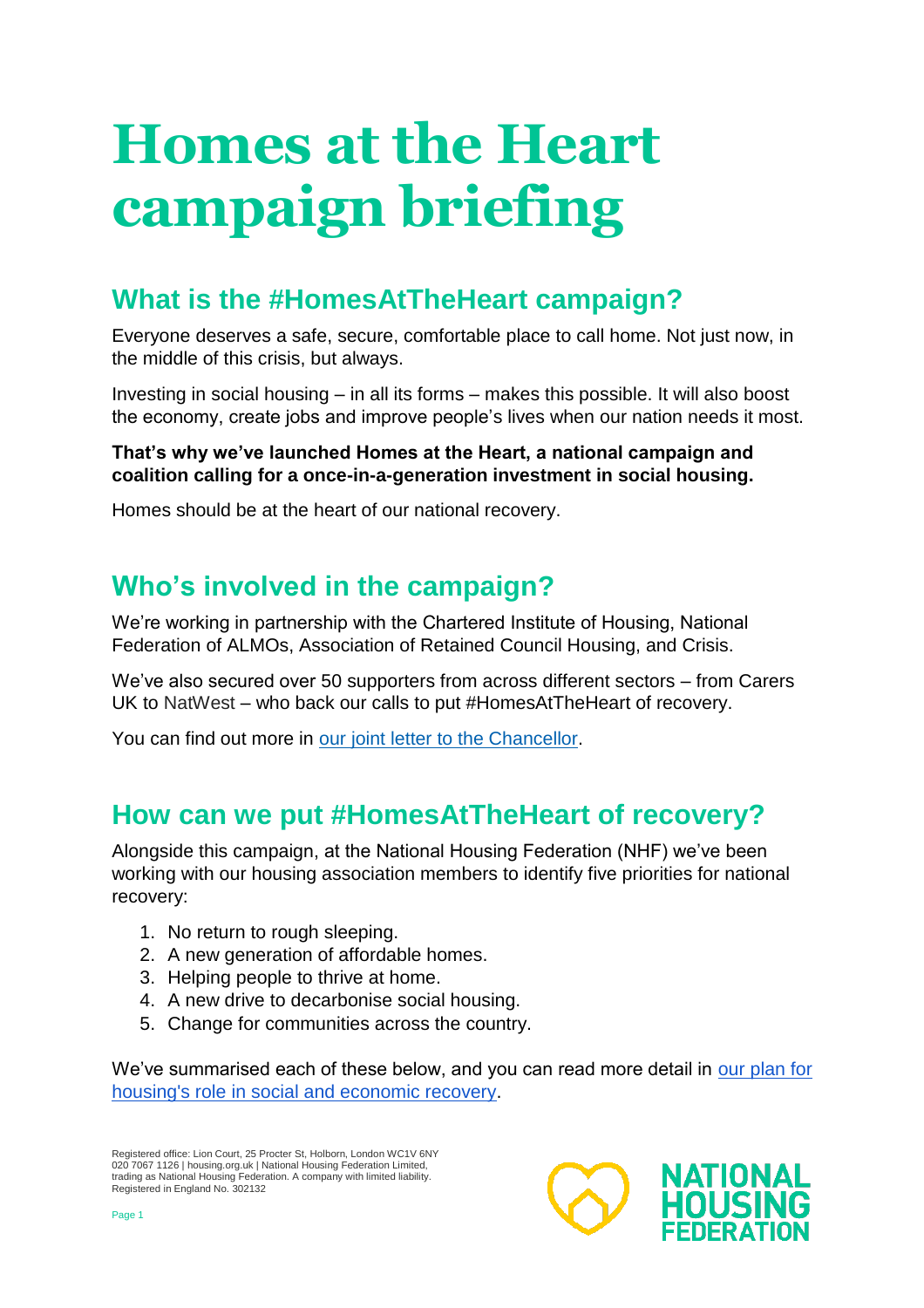## **The NHF social housing plan for national recovery**

We've been working with our housing association members to identify five housing priorities for national recovery. We've summarised these here, and you can read more detail on each in [our recovery plan.](https://www.housing.org.uk/resources/coronavirus-social-economic-recovery/)

#### **1. No return to rough sleeping**

- In the short term, we need to find permanent homes and support for those who are temporarily housed.
- In the longer term, our ambition is to end homelessness in all its forms. This can only be achieved by building more social homes and ensuring support services are properly funded – as we set out below.

#### **2. A new generation of affordable homes**

- In the short term, housing associations need certainty to keep building during challenging times. The government should earmark up to £3bn of the new £12.2bn affordable homes budget to support the short-term recovery, with more flexibility on the tenure of new homes and when they are delivered.
- In the long term, the government should use this year's spending review to invest in a new generation of social and affordable homes to rent and buy. To kick-start this, the government should commit an additional £20bn in grant funding for 2022-32, creating a ten-year affordable housing fund.

#### **3. Helping people to thrive at home**

- Supported housing can transform lives it can help people carry on living independently, improve life chances and help people manage through a crisis. It helps avoid costly hospital stays, prevents homelessness and supports employment.
- That's why we're calling for the government to ringfence housing-related support funding and allocate £1.4bn a year to local authorities.
- Supply of supported housing is reducing, when demand is increasing. So we're calling for supported housing to be part of a new generation of social homes.

### **4. A new drive to decarbonise social housing**

- Decarbonising Britain's homes is an essential part of tackling climate change, and also saves residents money, boosts the economy and creates jobs.
- Housing associations want to be at the forefront of decarbonisation, but face challenges such as lack of finance and skills shortages.
- We're working with our members to explore how we can work with partners to drive forward the decarbonisation of social housing at scale – and are calling on the government to provide policy certainty, set ambitious standards and targets, and deliver a Social Housing Decarbonisation Fund.

Registered office: Lion Court, 25 Procter St, Holborn, London WC1V 6NY 020 7067 1126 | housing.org.uk | National Housing Federation Limited, trading as National Housing Federation. A company with limited liability. Registered in England No. 302132